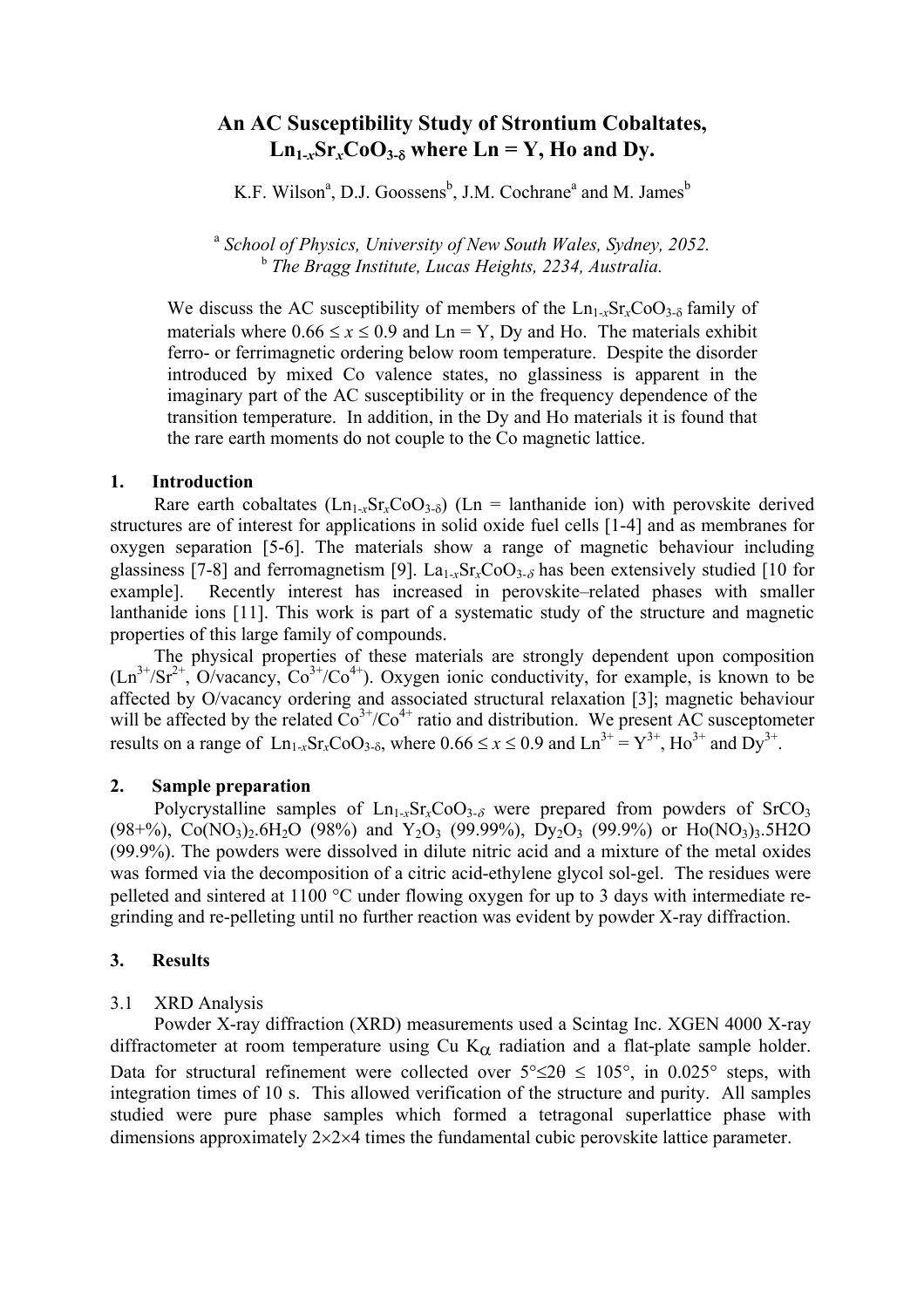### 3.2 TGA Analysis

Thermogravimetry of *ca.* 70mg samples of  $Ln_{1-x}Sr_{x}CoO_{3-\delta}$  were carried out using a SETARAM TAG24 Simultaneous TGA and DTA. Samples were reduced under 3.5% hydrogen in nitrogen over a temperature range of 25 - 900 °C at a heating rate of 5 °C/minute. TGA showed  $\delta = 0.23 \pm .02$  ( $x = 0.67$ ) and  $\delta = 0.35 \pm .02$  ( $x = 0.9$ ) and was largely independent of Ln but dependent on *x*. From this, we find that 80% of the Co sites are  $\text{Co}^{3+}$  for both  $x = 0.67$  and  $x = 0.9$ ; there is a large population of  $\text{Co}^{4+}$  ions in the system.

# 3.3 Susceptibility

Magnetic measurements were made using a Lakeshore 7000 series AC susceptometer with a closed cycle helium refrigerator  $(17 K < T < 324 K)$ . Measurements were made in drift mode with a heater switched on manually when the sample reached room temperature. Maximum RMS magnetic field was 20 Oe and AC frequency could be varied from 5 Hz to 10 kHz, although limited magnetic fields could be applied at 10 kHz.

Samples with  $x = 0.67$  and 0.9 and Ln = Ho, Dy and Y were measured ( $H_{AC} = 6.25$  Oe,  $H_{DC}$  = 0 Oe,  $f$  = 125 Hz) to establish transition temperatures. For  $x$  = 0.67 the imaginary susceptibility,  $\chi$ ", was in all cases within error of zero, so glassiness is not present. The real part,  $\chi'$ , showed a cusp at close to room temperature in all samples (see Table 1). The Ho and Dy samples showed a Curie-Weiss 1/*T* susceptibility contribution from the rare earths.

Fig. 1a shows the cusp in  $\chi'$  for the Y<sub>0.33</sub>Sr<sub>0.67</sub>CoO<sub>3-δ</sub> sample. Ho is shown in Fig. 1b along with a Curie-Weiss fit which yielded a Ho moment of  $10.3 \pm 0.4 \mu$ <sub>*B*</sub>, close to the rareearth free ion moment of 10.6  $\mu$ <sup>B</sup>. The Curie-Weiss component was subtracted out to leave a curve similar to the signal observed in the  $Y_{0.33}Sr_{0.67}CoO_{3.5}$  sample, showing that as expected the rare earth moments do not couple to the Co lattice. This is shown, inset, in Fig. 1b.

| Table 1: Magnetic ordering temperatures. |           |
|------------------------------------------|-----------|
| Sample                                   | $T_c (K)$ |
| $Y_{0.33}Sr_{0.67}CoO_{3-8}$             | 292(1)    |
| $Ho_{0.33}Sr_{0.67}CoO_{3-8}$            | 285(2)    |
| $Dy_{0.33}Sr_{0.67}CoO_{3-\delta}$       | 267(4)    |
| $Y_{0.1}Sr_{0.9}COO_{3.8}$               | 318(1)    |
| $Ho0.1Sr0.9Co3-δ$                        | > 322     |
| $\mathrm{Dy_{0.1}Sr_{0.9}CoO_{3-8}}$     | 293(1)    |

Repeating these experiments at *f* = 2.5 kHz, showed no change in the position of the cusp in  $\chi'$ . This, coupled with  $\chi''$  remaining at zero at all temperatures, shows that the system is not glassy, despite the difference in field cooled/zero field cooled susceptibility observed in DC magnetometry. [12]. A possible explanation is given in [8], where magnetocrystalline anisotropy is invoked.



Figure 1a: Real part of AC susceptibility for  $Y_{0.33}Sr_{0.67}CoO_{3.5}$  with  $H_{DC} = 0$  Oe,  $H_{AC} = 6.28$  Oe and  $f =$ 125 Hz. Figure 1b: Same for  $\text{Ho}_{0.33}\text{Sr}_{0.67}\text{CoO}_{3.5}$ . Solid line is Curie-Weiss fit. Inset gives  $\chi'$  of  $Ho_{0.33}Sr_{0.67}CoO_{3.5}$  with 1/*T* component removed.